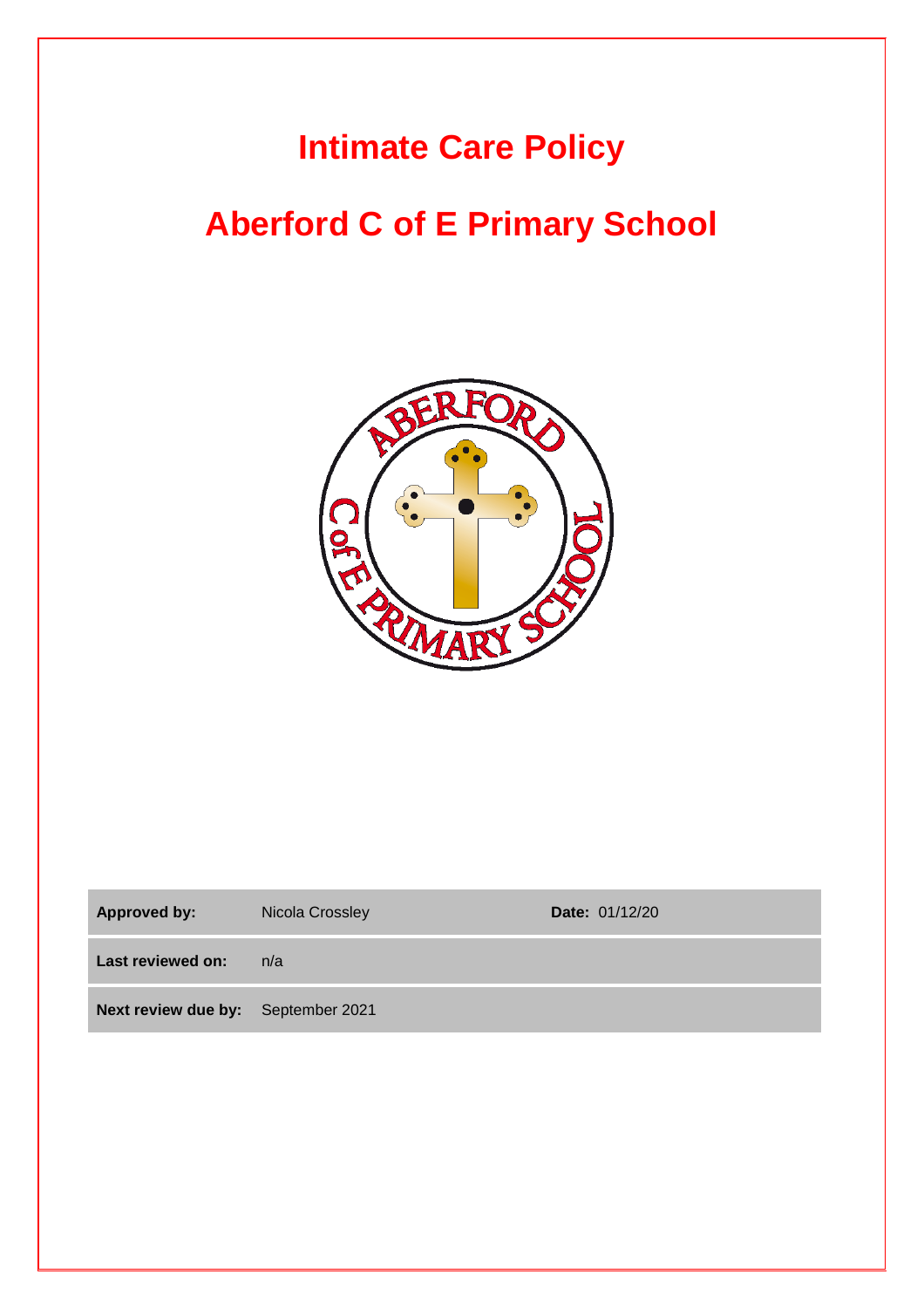## **Contents**

| 3. Vulnerability to abuse |  |
|---------------------------|--|

### **1. Definitions**

Aberford CE Primary School defines 'intimate care', based on those within the document "Intimate care and toileting; Guidance for early years settings and schools" 2014, Surrey Council.

Intimate care can be defined as care tasks of an intimate nature, associated with bodily functions, bodily products and personal hygiene, which demand direct or indirect contact with, or exposure of, the sexual parts of the body.

Intimate care tasks include:

- Dressing and undressing (underwear)
- Helping someone use the toilet
- Washing intimate parts of the body

The majority of intimate care at Aberford CE Primary School involves toileting support in EYFS and KS1. Any intimate care that falls beyond this (e.g. changing colostomy or ileostomy bags, managing catheters, stomas or other appliances) will be in any individual child's Education and Health Care Plan.

Cultural and diversity influences may affect what is deemed 'intimate' to a child and particular regard should be taken of social, ethnic and cultural perspectives.

### **2. Introduction**

It is essential that care is given gently and sensitively and that every child is treated as an individual and with respect. By its definition, intimate care may involve touching the private parts of the child's body, increasing the vulnerability of the child. The good practice guidelines, below, ensure the safety of the children involved and staff undertaking intimate care procedures.

#### **3. Good Practice Guidelines**

As far as possible, the child should be allowed to exercise choice and should be encouraged to have a positive image of her/his own body. These principles of intimate care can be put into practice by:

- allowing the child, wherever possible, to choose who provides their intimate care
- encouraging the child to say if they find a member of staff not acceptable

[Type here]